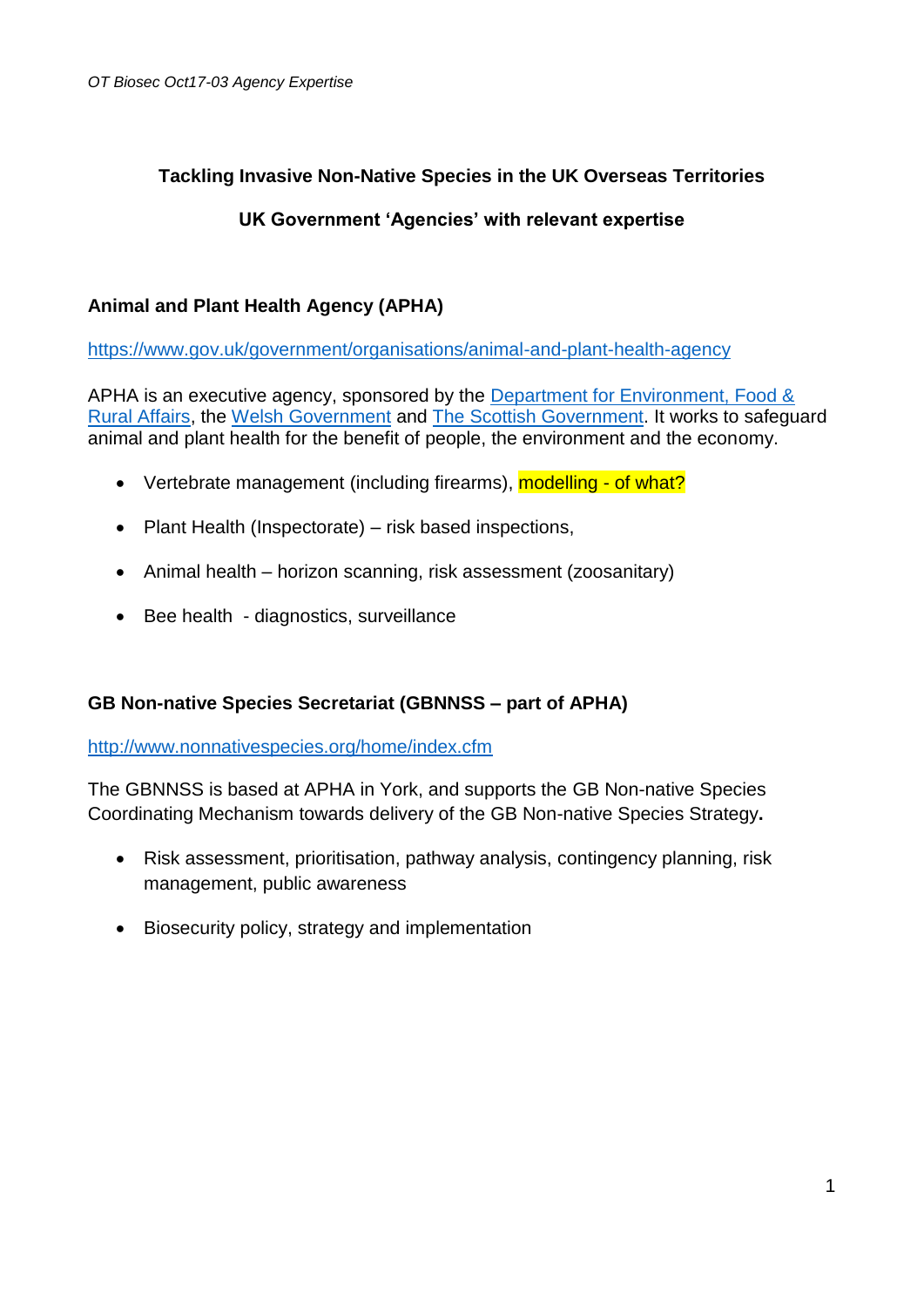# **Centre for Environment, Fisheries and Aquaculture Science (Cefas)**

#### <https://www.cefas.co.uk/>

Cefas is a world leader in marine science and technology, providing innovative solutions for the aquatic environment, biodiversity and food security.

- Fish Health border inspections, risk assessment, aquatic animal disease diagnostics, vaccine and treatment research, disease modelling, rapid response and contingency planning, GIS, emerging disease research and investigations, biosecurity research advice and enforcement, regulative body (FHI), bioinformatics, policy and legislative advice/implementation.
- Ballast Water
- General freshwater and marine INNS network analysis, species risk assessment, species impact research, policy and legislative advice/implementation, routine monitoring, monitoring methodology research (including eDNA), biosecurity research and advice, species control research, economic impact assessments, UK INNS coordination and gap analysis (marine pathways), rapid response and contingency planning, GIS, Stakeholder engagement (PAGS etc – via marine pathways).

# **Department for Environment Food & Rural Affairs (Defra)**

[https://www.gov.uk/government/organisations/department-for-environment-food-rural](https://www.gov.uk/government/organisations/department-for-environment-food-rural-affairs)[affairs](https://www.gov.uk/government/organisations/department-for-environment-food-rural-affairs)

Defra is the UK government department responsible for safeguarding the natural environment, supporting the UKs world-leading food and farming industry, and sustaining a thriving rural economy. Defra is a ministerial department, supported by [33 agencies and](https://www.gov.uk/government/organisations#department-for-environment-food-rural-affairs)  [public bodies.](https://www.gov.uk/government/organisations#department-for-environment-food-rural-affairs)

- Pest Risk Analysis, horizon scanning (plant pests)
- Plant and animal health policy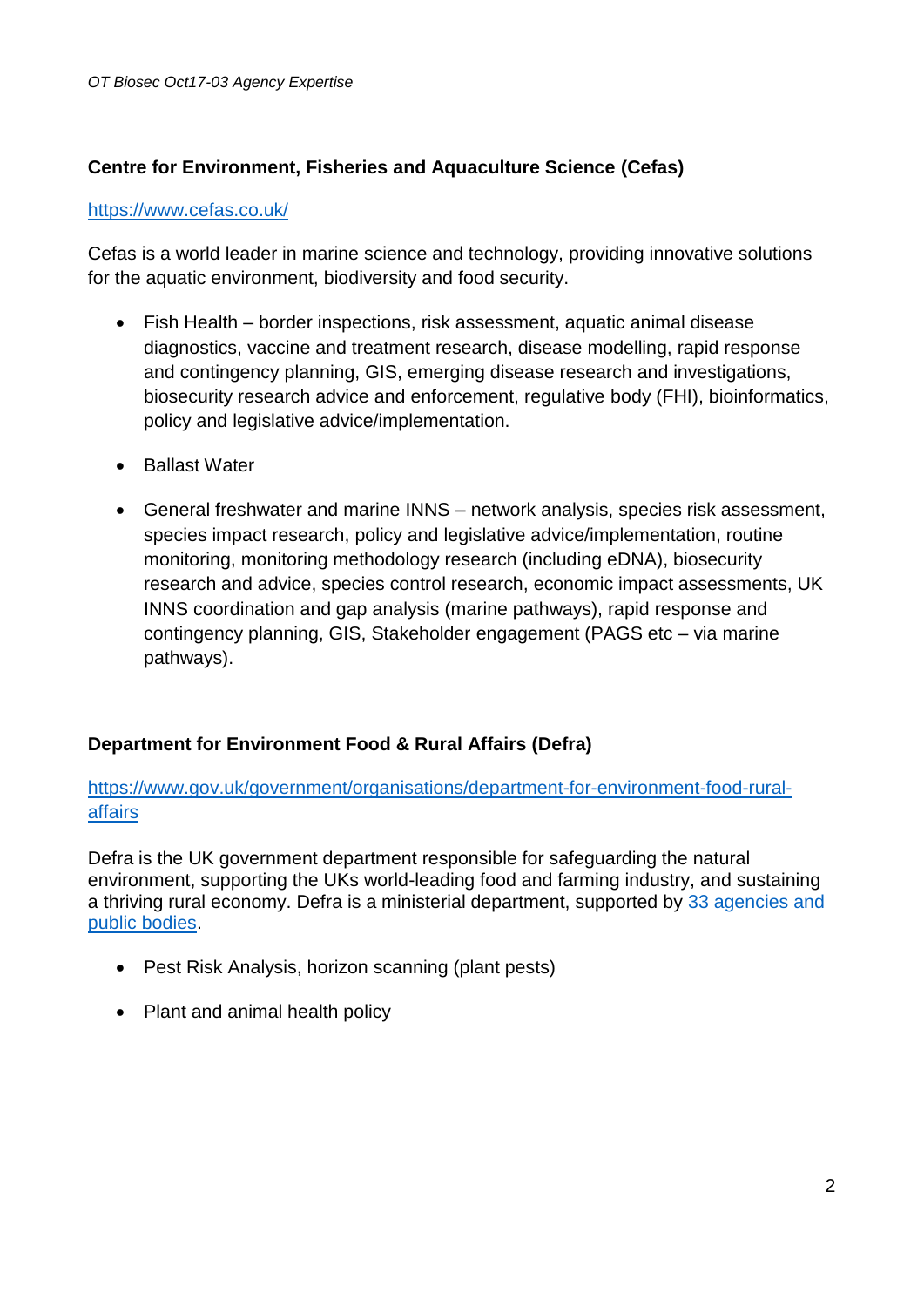# **Environment Agency**

<https://www.gov.uk/government/organisations/environment-agency>

EA is an executive non-departmental public body, sponsored by the [Department for](https://www.gov.uk/government/organisations/department-for-environment-food-rural-affairs)  [Environment, Food & Rural Affairs.](https://www.gov.uk/government/organisations/department-for-environment-food-rural-affairs) It works to create better places for people and wildlife, and support sustainable development.

- Plant eradication
- Freshwater fish eradication,
- **•** Pesticides

### **Forestry Commission**

#### <https://www.forestry.gov.uk/>

Forestry Commission England and Forestry Commission Scotland report directly to their appropriate Minister, advising on forestry policy and its implementation.

- Pest Risk Analysis for tree pests
- Contingency responses for tree pests

#### **Government Legal Service**

<https://www.gov.uk/government/organisations/civil-service-government-legal-service>

Government lawyers provide legal advice to the government and represent it in court proceedings. GLS is part of the [Civil Service.](https://www.gov.uk/government/organisations/civil-service)

- Legal advice
- Drafting legislation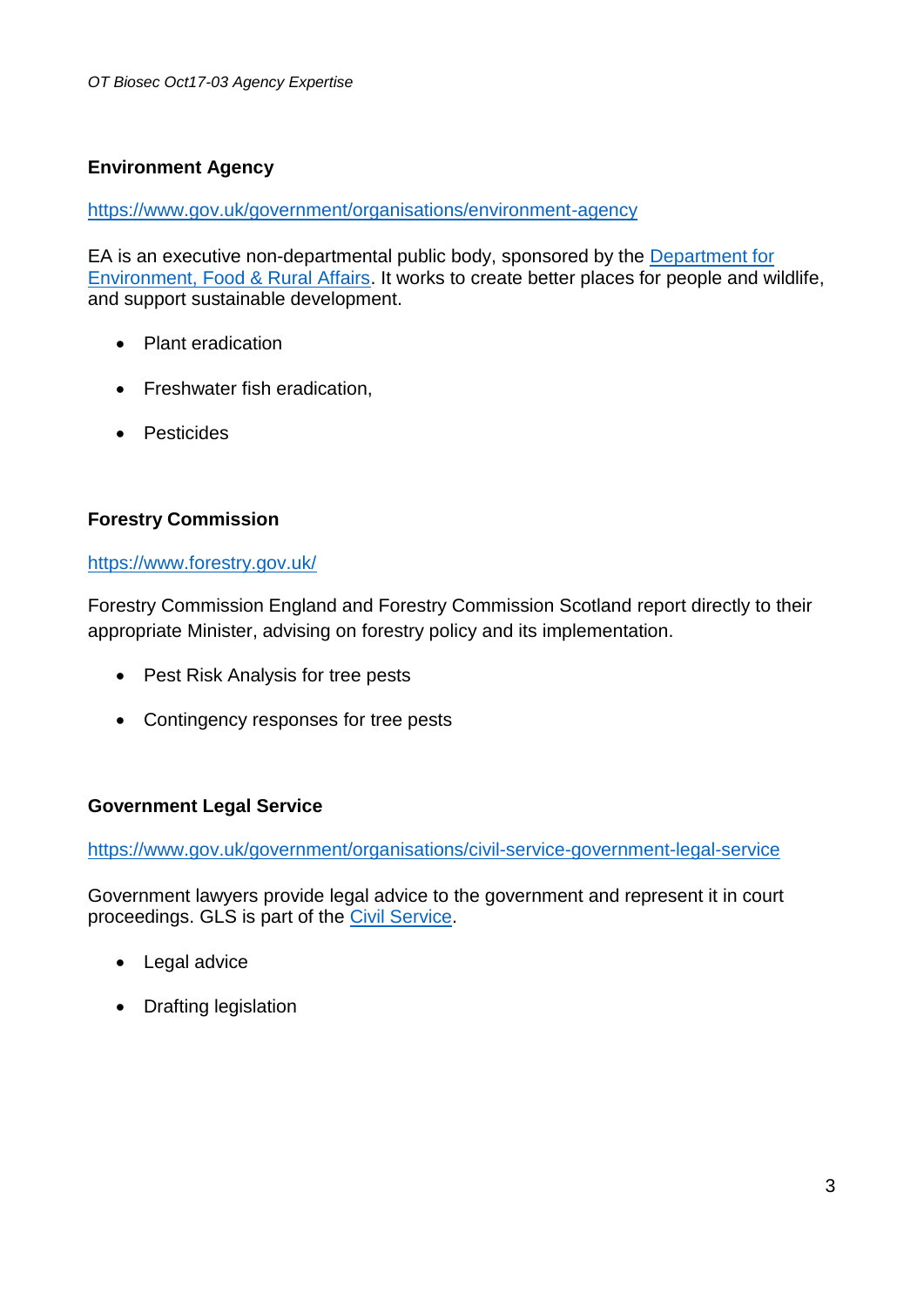#### **Royal Botanic Gardens, Kew**

[https://www.kew.org/?gclid=COuml5OK9dYCFQW17QodW\\_YIwA](https://www.kew.org/?gclid=COuml5OK9dYCFQW17QodW_YIwA)

Kew is a global resource for plant and fungal knowledge.

- Plant identification
- Plant collection and curating

#### **Public Health England**

<https://www.gov.uk/government/organisations/public-health-england>

PHE is an executive agency, sponsored by the [Department of Health.](https://www.gov.uk/government/organisations/department-of-health) It exists to protect and improve the nation's health and wellbeing, and reduce health inequalities.

 Mosquito and aerial insect vector - surveillance, contingency planning, rapid response

# **Natural England**

<https://www.gov.uk/government/organisations/natural-england>

Natural England is an executive non-departmental public body, sponsored by the [Department for Environment, Food & Rural Affairs.](https://www.gov.uk/government/organisations/department-for-environment-food-rural-affairs) It's the government's adviser for the natural environment in England, helping to protect England's nature and landscapes for people to enjoy and for the services they provide.

Advice on wildlife management and regulated activities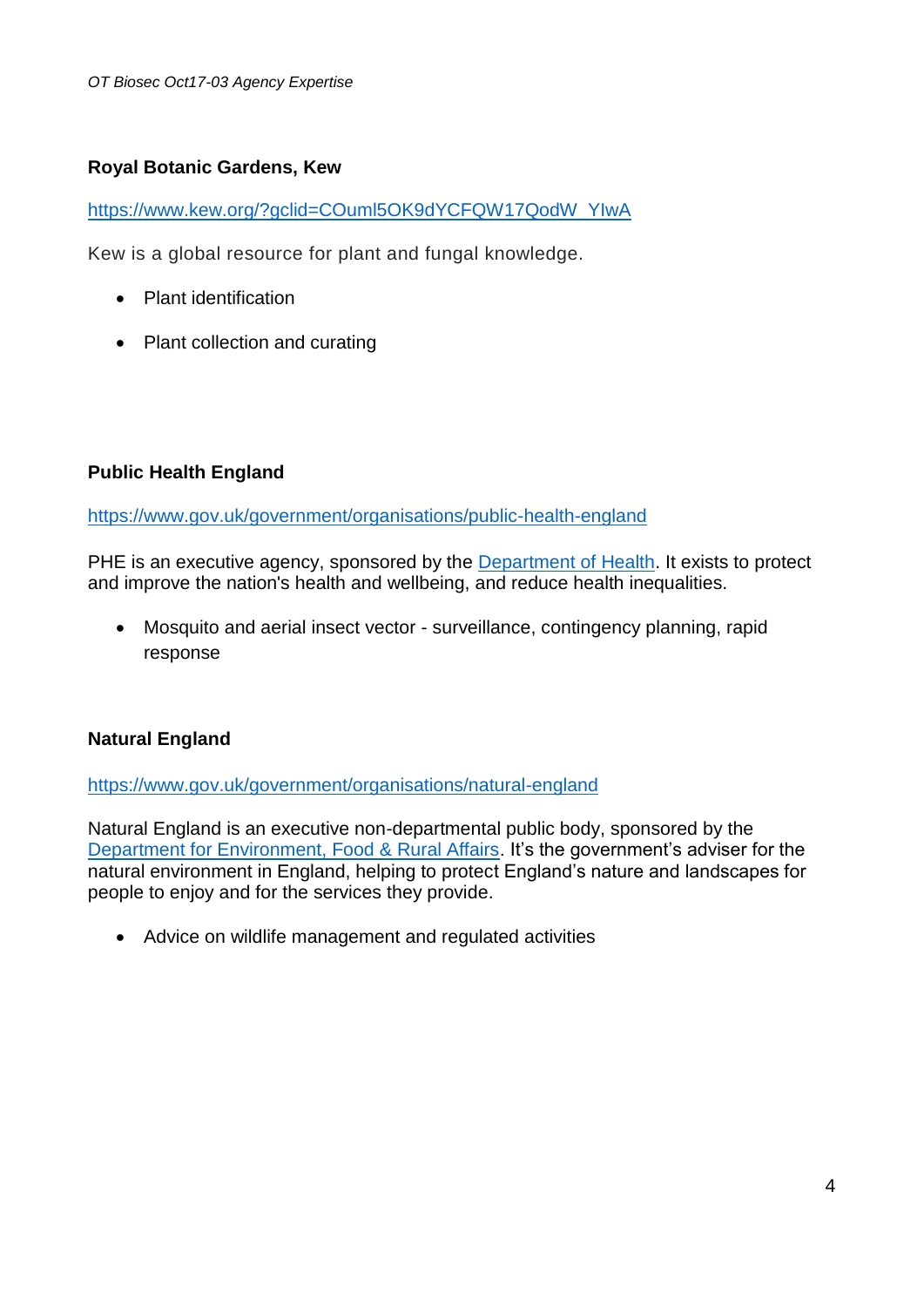# **Devolved Governments and Agencies**

Welsh Government, Scottish Government, NI Government, SNH, NRW, SEPA, DAERA

# **Other agencies**

### **The Centre for Ecology & Hydrology**

#### <https://www.ceh.ac.uk/>

The Centre for Ecology & Hydrology is a world-class research organisation focusing on land and freshwater ecosystems and their interaction with the atmosphere.

- Horizon scanning
- Monitoring and surveillance
- Alert systems
- APP development

#### **Fera**

### <https://www.fera.co.uk/>

Fera is a national and international centre of excellence for interdisciplinary investigation and problem solving across plant and bee health, crop protection, sustainable agriculture, food and feed quality and chemical safety in the environment.

- Invertebrate and plant disease ID
- Invertebrate collection and curating
- Website development